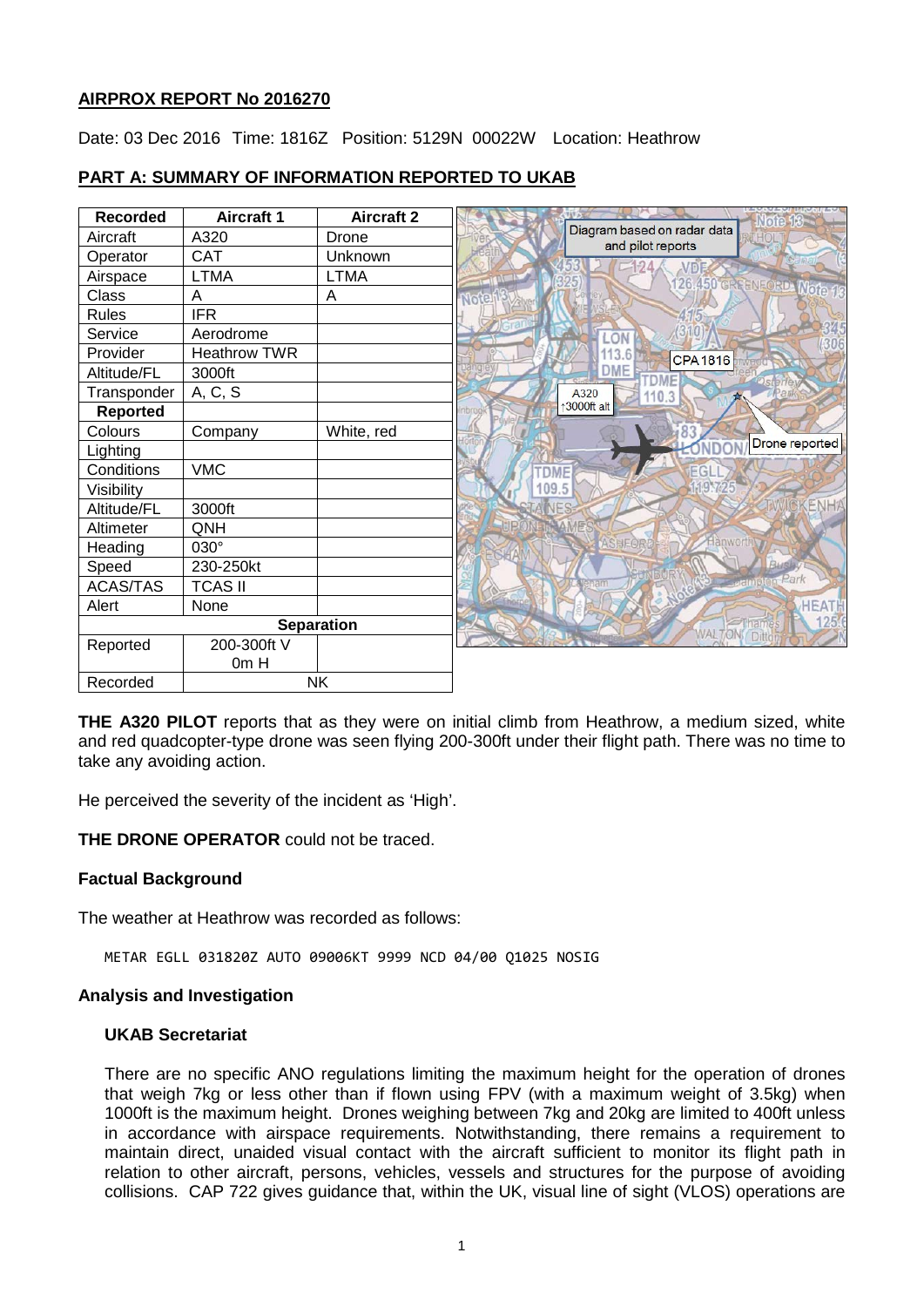normally accepted to mean a maximum distance of 500m [1640ft] horizontally and 400ft [122m] vertically from the Remote Pilot.

Neither are there any specific ANO regulations limiting the operation of drones in controlled airspace if they weigh 7kg or less other than if flown using FPV (with a maximum weight of 3.5kg) when they must not be flown in Class A, C, D or E, or in an ATZ during notified hours, without ATC permission. Drones weighing between 7kg and 20kg must not be flown in Class A, C, D or E, or in an ATZ during notified hours, without ATC permission. CAP722 gives guidance that operators of drones of any weight must avoid and give way to manned aircraft at all times in controlled Airspace or ATZ. CAP722 gives further guidance that, in practical terms, drones of any mass could present a particular hazard when operating near an aerodrome or other landing site due to the presence of manned aircraft taking off and landing. Therefore, it strongly recommends that contact with the relevant ATS unit is made prior to conducting such a flight.

Notwithstanding the above, all drone operators are also required to observe ANO 2016 Article 94(2) which requires that the person in charge of a small unmanned aircraft may only fly the aircraft if reasonably satisfied that the flight can safely be made, and the ANO 2016 Article 241 requirement not to recklessly or negligently cause or permit an aircraft to endanger any person or property. Allowing that the term 'endanger' might be open to interpretation, drones of any size that are operated in close proximity to airfield approach, pattern of traffic or departure lanes, or above 1000ft agl (i.e. beyond VLOS (visual line of sight) and FPV (first-person-view) heights), can be considered to have endangered any aircraft that come into proximity. In such circumstances, or if other specific regulations have not been complied with as appropriate above, the drone operator will be judged to have caused the Airprox by having flown their drone into conflict with the aircraft.

A CAA web site<sup>[1](#page-1-0)</sup> provides information and quidance associated with the operation of Unmanned Aircraft Systems (UASs) and Unmanned Aerial Vehicles (UAVs).

Additionally, the CAA has published a UAV Safety Notice<sup>[2](#page-1-1)</sup> which states the responsibilities for flying unmanned aircraft. This includes:

'You are responsible for avoiding collisions with other people or objects - including aircraft. Do not fly your unmanned aircraft in any way that could endanger people or property. It is illegal to fly your unmanned aircraft over a congested area (streets, towns and cities). …, stay well clear of airports and airfields'.

### **Summary**

An Airprox was reported when an A320 and a drone flew into proximity at 1816 on Saturday  $3<sup>rd</sup>$ December 2016. The A320 pilot was operating under IFR in VMC, climbing out from Heathrow. The drone operator could not be traced.

### **PART B: SUMMARY OF THE BOARD'S DISCUSSIONS**

Information available consisted of a report from the A320 pilot, and radar photographs/video recordings.

Members noted that the drone was operating at an estimated 3000ft and therefore beyond practical VLOS conditions. Also, in flying as they were within Class A airspace without the permission of Swanwick ATC, the Board considered that the drone operator had endangered the A320 and its occupants. Therefore, in assessing the cause, the Board agreed that the drone had been flown into conflict with the A320 Turning to the risk, although the incident did not show on the NATS radars, the Board noted that the pilot had estimated the separation of the drone to be about 200-300ft away. Acknowledging the difficulties in judging separation visually without external references, the Board

l

<span id="page-1-0"></span><sup>1</sup> www.caa.co.uk/uas

<span id="page-1-1"></span><sup>2</sup> CAP 1202